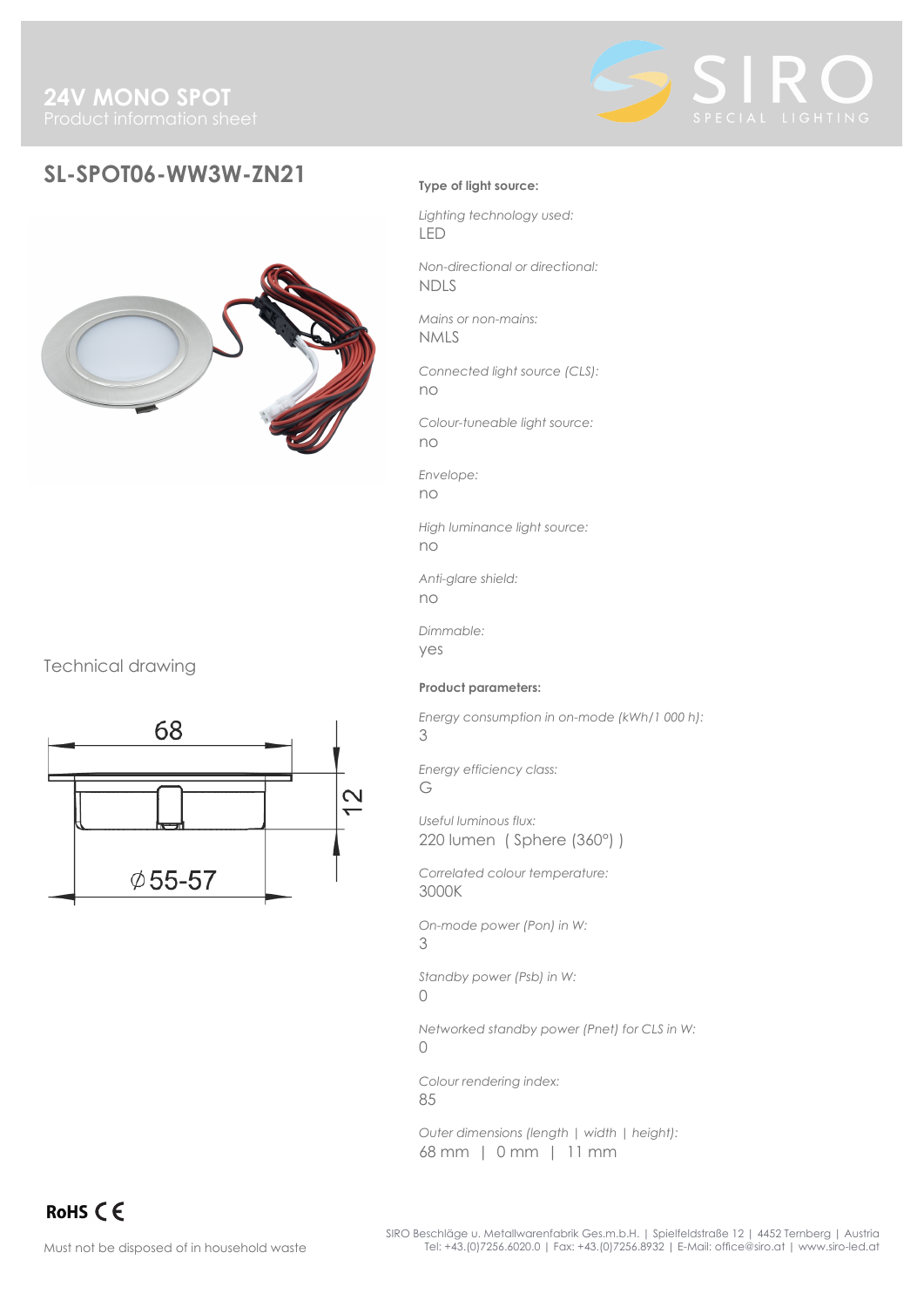

# Energy Label



Spectral power distribution:

Wavelength:607nm Relative Spectrum:1.000



*Installation diameter:* 55 mm

*Installation depth:* 12 mm

*Connection cable:* 2000 mm

*IP protection class:* IP44(front), IP20

*Division every mm:*

-

-

-

-

-

*Number of LEDs per metre:*

*Operating temperature:*

*Storage temperature:* -

*Net weight:* 37 g

*EAN Code:* 9002843422682

*Claim of equivalent power:* no

*If yes, equivalent power (W):*

*Chromaticity coordinates (x | y):* 0,453 | 0,405

## **Parameters for directional light sources:**

*Peak luminous intensity (cd):*

*Beam angle:* 110 °